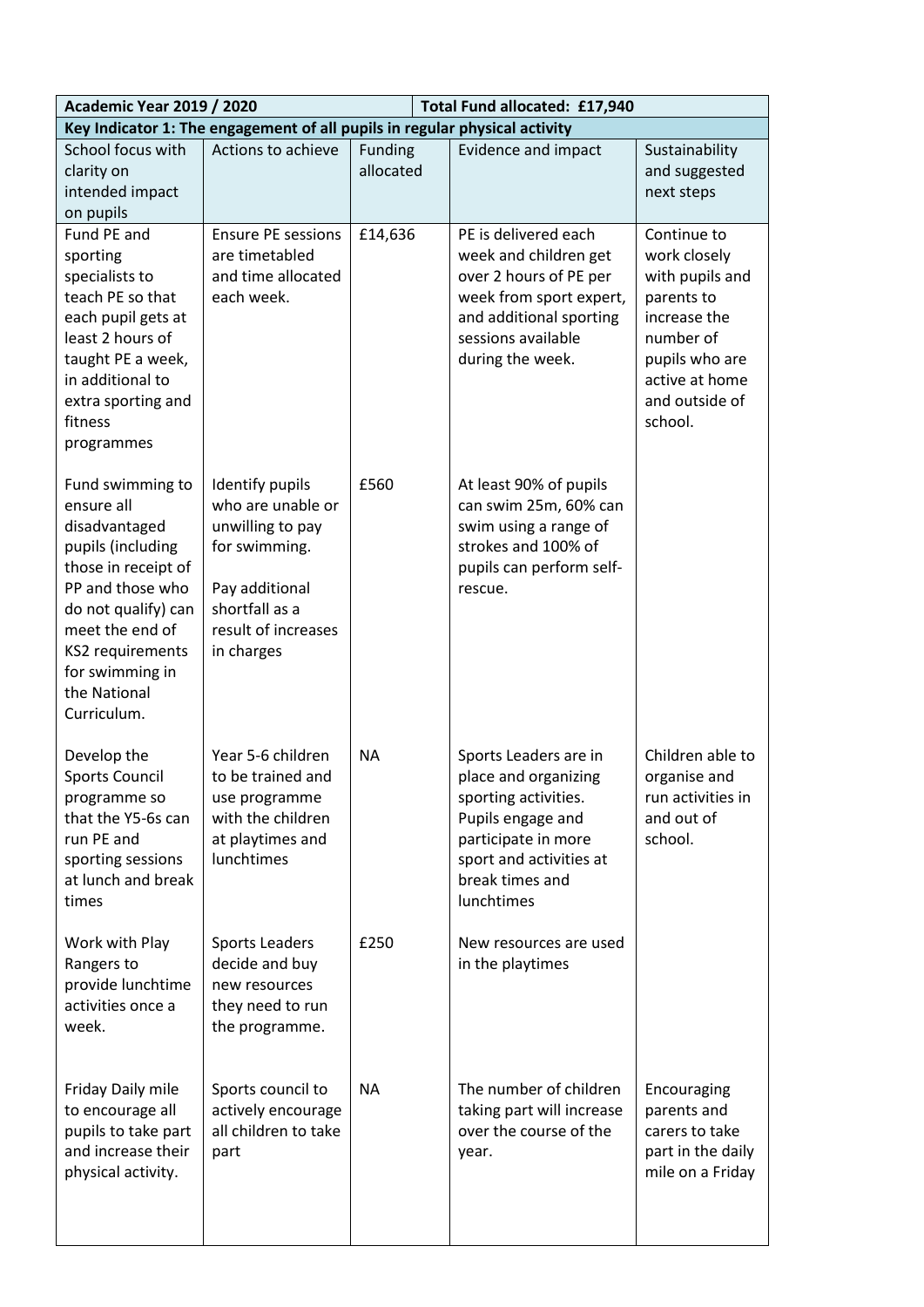| Key Indicator 2: the profile of PE and sport being raised across the school as a tool for whole<br>school improvement.                                                                                     |                                                                                                                                                            |                      |                                                                                                                                                  |                                                                                                                                                                 |
|------------------------------------------------------------------------------------------------------------------------------------------------------------------------------------------------------------|------------------------------------------------------------------------------------------------------------------------------------------------------------|----------------------|--------------------------------------------------------------------------------------------------------------------------------------------------|-----------------------------------------------------------------------------------------------------------------------------------------------------------------|
| School focus with<br>clarity on<br>intended impact<br>on pupils                                                                                                                                            | Actions to achieve                                                                                                                                         | Funding<br>allocated | Evidence and impact                                                                                                                              | Sustainability<br>and suggested<br>next steps                                                                                                                   |
| Celebration<br>assembly(ies) are<br>used to celebrate<br>and encourage the<br>participation of<br>wider sporting<br>pursuits, and to<br>encourage all<br>pupils to aspire to<br>being involved in<br>sport | Achievements<br>celebrated in<br>assemblies,<br>including match<br>results,<br>achievements in<br>lessons and pupils'<br>outside sporting<br>achievements. | £100                 | All pupils at some points<br>in the year have the<br>opportunity to take part<br>or be involved in<br>assemblies                                 | Profile of the<br>school amongst<br>the wider<br>community and<br>in local press is<br>widened and<br>parents new to<br>the area and<br>school<br>recognize the |
|                                                                                                                                                                                                            | Certificates<br>presented to show<br>commitment.                                                                                                           | £200                 | Newsletters and web-<br>site have information<br>and celebrations of<br>sporting success.                                                        | school's<br>achievements<br>and sporting<br>successes.                                                                                                          |
| Ensure that<br>gymnastic and<br>athletics<br>equipment are<br>suitable to carry<br>out the PE scheme<br>of work.                                                                                           | Ensure equipment<br>is suitable and<br>audit poor PE and<br>gymnastic<br>equipment.<br>Purchase new<br>equipment as<br>needed.                             | £500                 | Pupils are proud to be<br>involved in assemblies<br>and on the newsletter<br>which impacts on<br>improvements in self-<br>belief and confidence. |                                                                                                                                                                 |
| Use the<br>newsletter and<br>web site to raise<br>the profile of PE<br>across the school                                                                                                                   | All children aware<br>of fitness and<br>sporting<br>opportunities and<br>sense of<br>achievement.                                                          | <b>NA</b>            | Increased self-<br>belief/confidence are<br>having an impact on<br>learning across the<br>school.                                                |                                                                                                                                                                 |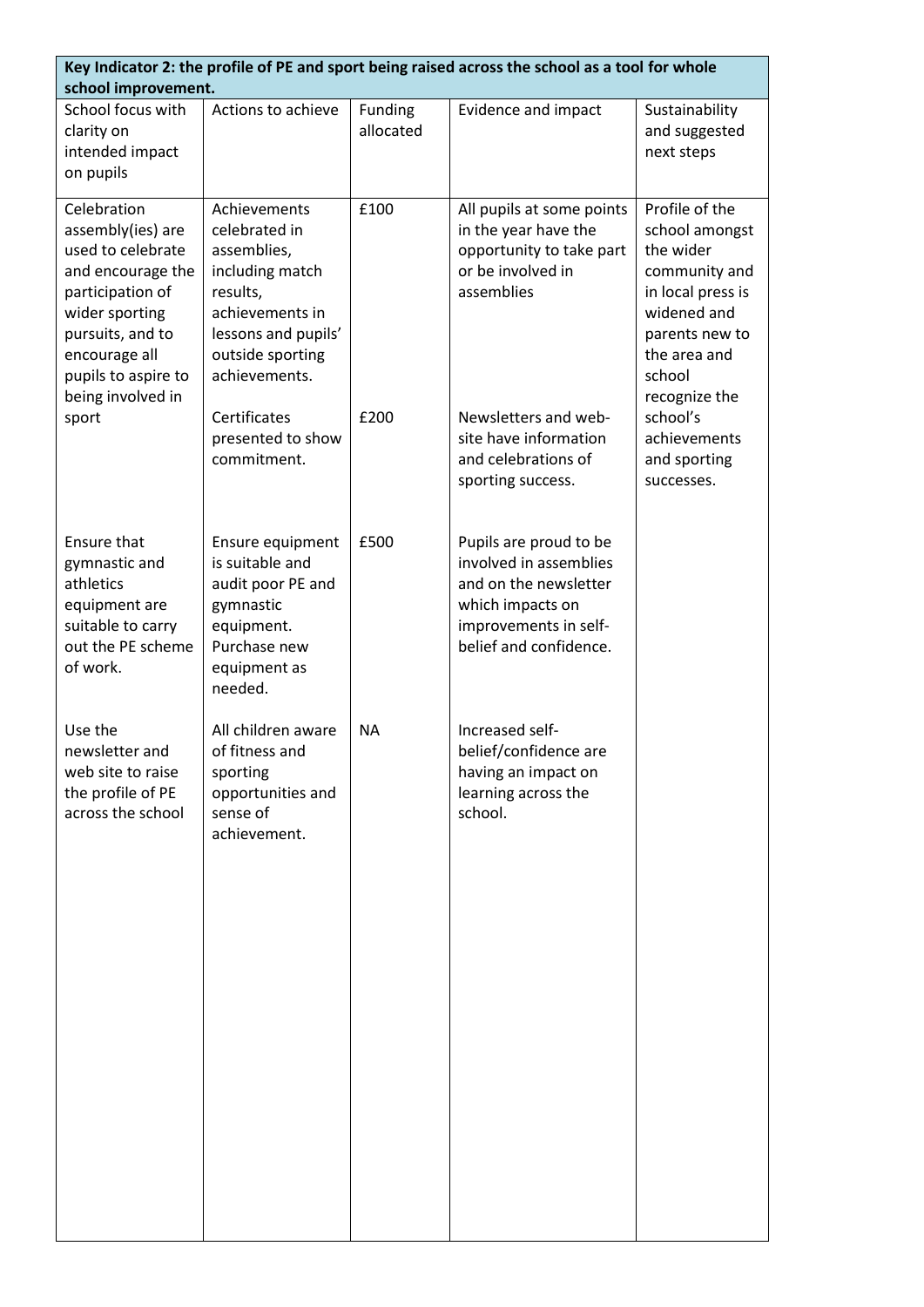| Key Indicator 3: Increased knowledge, confidence and skills of all staff in teaching PE and sport                                                              |                                                                                                                                                                           |                                              |                                                                                                 |                                                                                                                   |
|----------------------------------------------------------------------------------------------------------------------------------------------------------------|---------------------------------------------------------------------------------------------------------------------------------------------------------------------------|----------------------------------------------|-------------------------------------------------------------------------------------------------|-------------------------------------------------------------------------------------------------------------------|
| School focus with<br>clarity on<br>intended impact<br>on pupils                                                                                                | Actions to achieve                                                                                                                                                        | Funding<br>allocated                         | Evidence and impact                                                                             | Sustainability<br>and suggested<br>next steps                                                                     |
| Upskill all staff to<br>deliver high<br>quality sport and<br>activities to<br>improve progress<br>and achievement<br>across the school.                        | Staff CPD by PE<br>Lead                                                                                                                                                   | £500                                         | Increased knowledge of<br>areas of the curriculum<br>including sport and<br>dietary.            | While the<br>funding<br>continues, staff<br>will attend<br>suitable CPD<br>courses to<br>improve<br>knowledge and |
| All staff to be<br>confident in<br>running yoga<br>lessons so all<br>children<br>participate in a life<br>long activity.                                       | Yoga expert to<br>provide CPD to<br>staff.                                                                                                                                | £450                                         | Staff knowledgeable<br>and confident to run<br>yoga sessions for all<br>pupils.                 | confidence.                                                                                                       |
|                                                                                                                                                                |                                                                                                                                                                           |                                              | Key Indicator 4: Broader experience of a range of sports and activities offered to all pupils   |                                                                                                                   |
| School focus with<br>clarity on<br>intended impact<br>on pupils                                                                                                | Actions to achieve                                                                                                                                                        | Funding<br>allocated                         | <b>Evidence and impact</b>                                                                      | Sustainability<br>and suggested<br>next steps                                                                     |
| Continue to offer<br>a wider range of<br>activities both<br>within and outside<br>the curriculum in<br>order to get more<br>pupils involved in<br>sport and PE | Undertake all<br>viable<br>opportunities that<br>are offered<br>through the<br><b>Stroud Sports</b><br>partnerships<br>Involve external<br>coaches to work<br>with clubs. | £270<br>£375                                 | More children take part<br>in after school clubs.                                               | Extra curricular<br>clubs and local<br>signposted<br>activities have<br>large take up.                            |
| For all Y5 children<br>to be safe on a<br>bicycle whilst<br>using the public<br>highway.                                                                       | Organise external<br>experts to teach<br>cycling proficiency<br>to all Y5 children.                                                                                       | £8 x 29=£232<br>$£3 \times 21 = £63$<br>£295 | 100% of children to<br>reach a safe level of<br>cycling proficiency                             | Work with<br>parents to<br>support<br>continued<br>outdoor<br>pursuits.                                           |
| For all Y3 children<br>to participate in<br>outdoor activity in<br><b>Forest Schools</b>                                                                       | Further develop<br>Forest school,<br>purchase<br>necessary<br>resources, run<br>weekly sessions<br>for Y3.                                                                | £320                                         | All Y3 children have<br>experienced and gained<br>from outdoor activity<br>throughout the year. | Parents to allow<br>children to play<br>outside all year.                                                         |